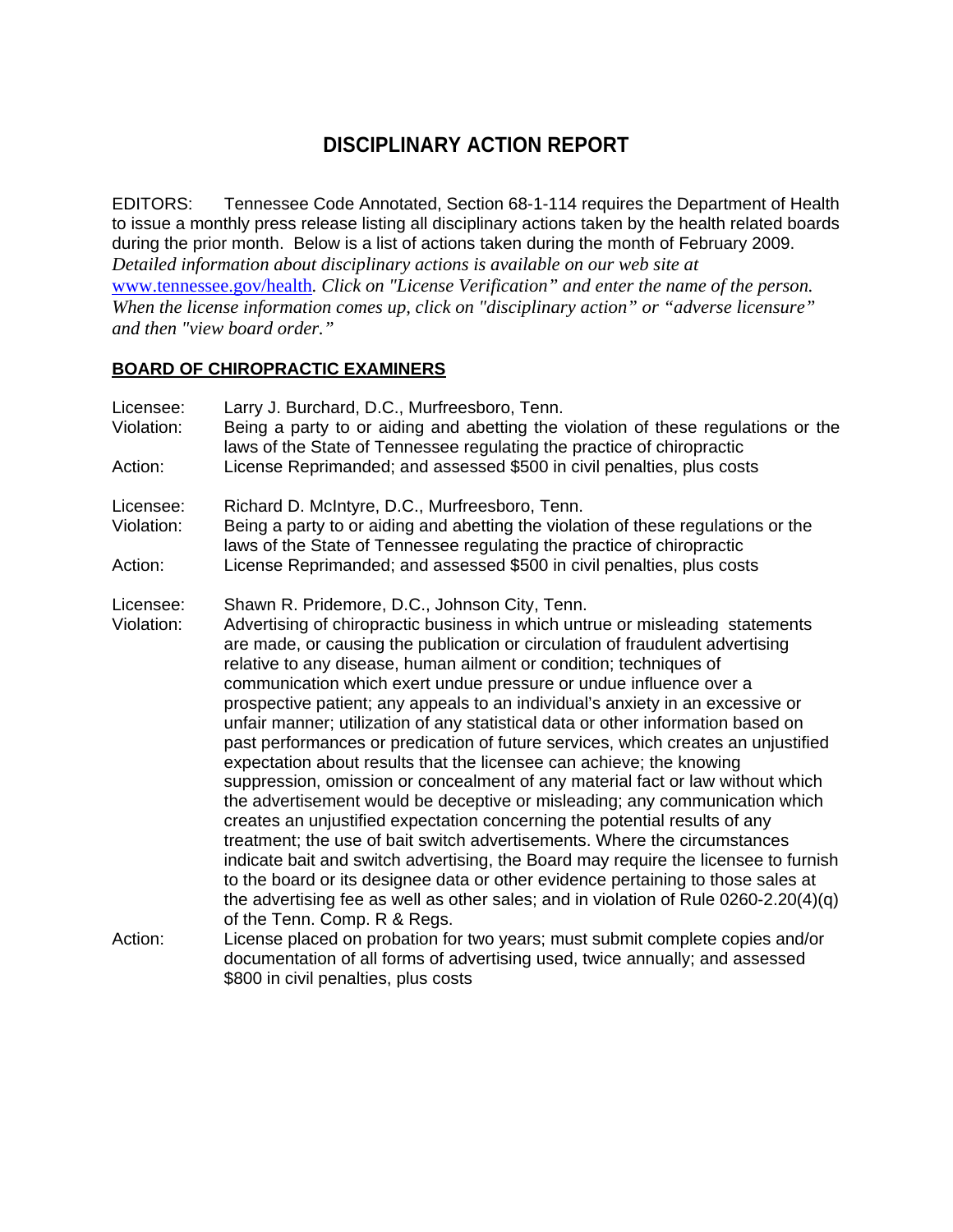#### **BOARD OF MASSAGE**

| Licensee:                          | Jon A. Beasley, L.M.T., Cookeville, Tenn.                                                                                                                                                                                                                                                                                          |
|------------------------------------|------------------------------------------------------------------------------------------------------------------------------------------------------------------------------------------------------------------------------------------------------------------------------------------------------------------------------------|
| Violation:                         | Practicing massage therapy on a lapsed license                                                                                                                                                                                                                                                                                     |
| Action:                            | Assessed \$200 in civil penalties                                                                                                                                                                                                                                                                                                  |
| Licensee:                          | Kimberly Jane Malone, L.M.T., Johnson City, Tenn.                                                                                                                                                                                                                                                                                  |
| Violation:                         | Practicing massage therapy on a lapsed license                                                                                                                                                                                                                                                                                     |
| Action:                            | Assessed \$100 in civil penalties                                                                                                                                                                                                                                                                                                  |
| Licensee:                          | Amanda Diane Tacker, L.M.T., Millington, Tenn.                                                                                                                                                                                                                                                                                     |
| Violation:                         | Practicing massage therapy on a lapsed license                                                                                                                                                                                                                                                                                     |
| Action:                            | Assessed \$300 in civil penalties                                                                                                                                                                                                                                                                                                  |
| Licensee:<br>Violation:<br>Action: | Susan Lynch, L.M.T., Johnson City, Tenn.<br>Has violated or attempted to violate, directly or indirectly, or has assisted in or<br>abetted the violation of, or conspired to violate, any provision of this chapter or<br>any lawful order of the board issued pursuant to this chapter<br>License permanently surrendered/revoked |
| Individual:<br>Violation:          | Sherry Harding d/b/a Ambience Day Spa, Unlicensed, Dyersburg, Tenn.<br>Persons or massage establishments engaged in massage for compensation shall<br>be licensed by the massage licensure board; engaging in massage therapy<br>without being licensed                                                                            |
| Action:                            | Cease and desist the practice of massage therapy until obtaining licensure; and<br>assessed costs                                                                                                                                                                                                                                  |

### **BOARD OF MEDICAL EXAMINERS**

Licensee: Stephen Darrell Daniel, M.D., Spring Hill, Tenn.

- Violation: In violation of T.C.A. § 63-6-209(b)
- Action: Conditioned license issued; must maintain advocacy with the Tennessee Medical Foundation with 100 percent compliance

Licensee: Kelvin L. Douglas, M.D., Jackson, Tenn.

Violation: Unprofessional, dishonorable, or unethical conduct; conviction of a felony, conviction of any offense under state or federal drug laws, or conviction of any offense involving moral turpitude; dispensing, prescribing or otherwise distributing any controlled substance or other drug to any person in violation of any law of the state or of the United States; except as provided in subparagraph (b), it shall be a prima facie violation of T.C.A.  $\S$  63-6-214(b)(1),(4), and (12) for a physician to prescribe or dispense any drug to any individual, whether in person or by electronic means or over the internet or over the telephone lines, unless the physician, or his/her licensed supervisee pursuant to appropriate protocols or medical orders, has first done and appropriately documented, for the person to whom a prescription is to be issued or drugs dispensed, all of the following; performed appropriate history and physical examination, made a diagnosis based upon the examination and all diagnostic and laboratory tests consistent with good medical care; and formulated a therapeutic plan, and discussed it,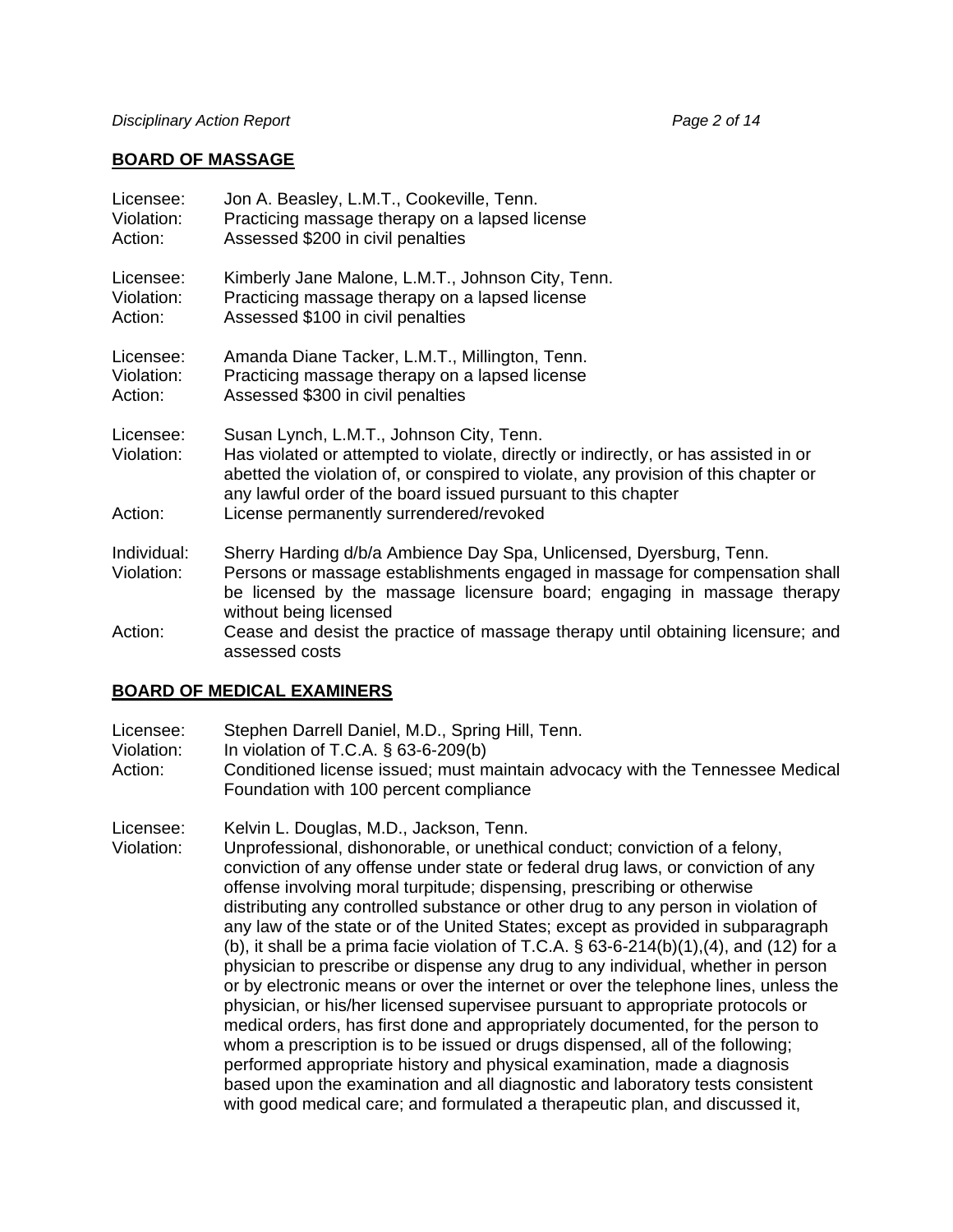long with the basis for it and the risks and benefits of various treatments options, as part which might be the prescription or dispensed drug, with the patient; and insured availability of the physician or coverage for the patient for appropriate follow-up care; and in violation of Rule 0880-2-.15(4)(a) of the Tenn. Comp R & Regs

Action: License permanently revoked; and assessed costs

- Licensee: Gary Lee Malakoff, M.D., Washington, D.C.
- Violation: In violation of T.C.A. § 63-6-209(b)

Action: Must maintain lifetime advocacy with the Tennessee Medical Foundation

Licensee: Anthony H. Ramirez, M.D., Memphis, Tenn.

- Violation: Disciplinary action taken in another state
- Action: License placed on probation to run concurrent with Oklahoma Order; must maintain lifetime advocacy with TMF. Not permitted to supervise allied health professionals. Not permitted to practice in excess of 60 hours per week

Licensee: Ronald Toolsie, M.D., Chattanooga, Tenn.

Violation: Unprofessional, dishonorable, or unethical conduct; violation or attempted violation, directly or indirectly, or assisting in or abetting the violation of, or conspiring to violate, any provision of this chapter or any lawful order of the board issued pursuant thereto, or any criminal statute of the state of Tennessee; gross malpractice or a pattern of continued or repeated malpractice, ignorance, negligence or incompetence in the course of medical practice; habitual intoxication or personal misuse of any drugs or the use of intoxicating liquors, narcotics, controlled substances or other drugs or stimulants in such manner as to adversely affect the person's ability to practice medicine; dispensing, prescribing or otherwise distributing any controlled substance or any other drug not in the course of professional practice, or not in good faith to relieve pain and suffering, or not to cure an ailment, physical infirmity or disease, or in amounts and/or amounts and/or for durations not medically necessary, advisable or justified for a diagnosed condition; dispensing, prescribing or otherwise distributing to any person a controlled substance or other drug if such person is addicted to the habit of using controlled substances without making a bona fide effort to cure the habit of such patient' dispensing, prescribing or other wise distributing any controlled substance or other drug to any person in violation of any law of the state or of the United States; and in violation of Rule 0880-2.14(3), 0880-2-.14(6)(e)(3); 0880-2-.14(7)(a) except as provided in subparagraph (b); 0880-2-.15(4)(a) of the Tenn. Comp. R & Regs.; 21 C.F.R. 1304.04(a); 21 C.F. R. 1304.11(a); and 21 C.F.R. 1306.04(a)

Action: License suspended; must meet certain terms and conditions; must personally appear before the Board to reapply for DEA certificate; and assessed costs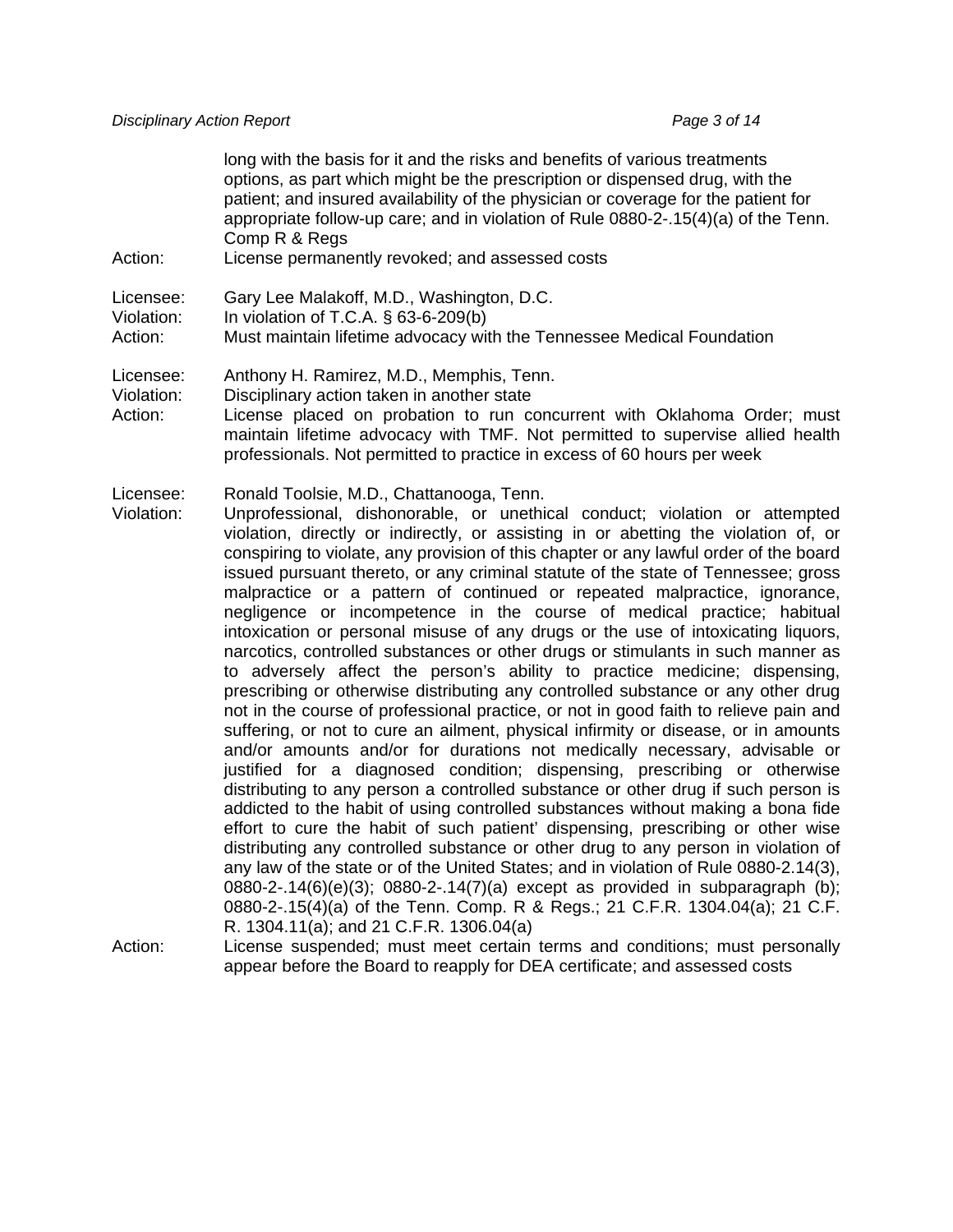# **BOARD OF NURSING**

| Licensee:<br>Violation:<br>Action: | Cindy Jo Adcock, L.P.N., Fairview, Tenn.<br>Unprofessional conduct, unfitness, or incompetency by reason of negligence,<br>habits or other causes, as those terms are used in the statute, is defined as, but<br>not limited to wit: engaging in acts of dishonesty which relate to the practice of<br>nursing<br>License revoked                                                                                                                                                                                                                         |  |
|------------------------------------|-----------------------------------------------------------------------------------------------------------------------------------------------------------------------------------------------------------------------------------------------------------------------------------------------------------------------------------------------------------------------------------------------------------------------------------------------------------------------------------------------------------------------------------------------------------|--|
|                                    |                                                                                                                                                                                                                                                                                                                                                                                                                                                                                                                                                           |  |
| Licensee:<br>Violation:            | Julie Carol Blanchard, R.N., Cunningham, Tenn.<br>Unprofessional conduct, unfitness, or incompetency by reason of negligence,<br>habits or other causes, as those terms are used in the statute, is defined as, but<br>not limited to wit, unauthorized use or removal of narcotics, drugs, supplies, or<br>equipment from any health care facility, school, institution or other work place<br>location                                                                                                                                                  |  |
| Action:                            | License placed on probation for no less than three (3) year term of probation to<br>run concurrent with the Tennessee Professional Assistance Program contract                                                                                                                                                                                                                                                                                                                                                                                            |  |
| Licensee:<br>Violation:            | Barbara J. Bolen, R.N., Knoxville, Tenn.<br>Unfit or incompetent by reason of negligence, habits or other cause; and<br>unprofessional conduct                                                                                                                                                                                                                                                                                                                                                                                                            |  |
| Action:                            | License voluntarily surrendered/revoked                                                                                                                                                                                                                                                                                                                                                                                                                                                                                                                   |  |
| Licensee:<br>Violation:<br>Action: | Jimmy L. Clifton, R.N., Powell, Tenn.<br>Unprofessional conduct, unfitness, or incompetency by reason of negligence,<br>habits or other causes, as those terms are used in the statute, is defined as, but<br>not limited to wit: revocation, suspension, probation or other discipline of a<br>license to practice nursing by another state or territory of the United States for<br>any act or omission which would constitute grounds for the revocation,<br>suspension, probation or other discipline of a license in this state                      |  |
|                                    | License revoked                                                                                                                                                                                                                                                                                                                                                                                                                                                                                                                                           |  |
| Licensee:<br>Violation:<br>Action: | Victoria L. Cole, L.P.N., Knoxville, Tenn.<br>Unfit or incompetent by reason of negligence, habits or other cause;<br>unprofessional conduct; the use of any intoxicating beverage or the illegal use of<br>any narcotic or dangerous drug while on duty in any health care facility, school,<br>institution, or other work place location; and being under the influence of<br>alcoholic beverages, or under the influence of drugs which impair judgment while<br>on duty in any health care facility, school, institution or other work place location |  |
|                                    | License placed on probation; must meet certain terms and conditions; and<br>assessed costs                                                                                                                                                                                                                                                                                                                                                                                                                                                                |  |
| Licensee:<br>Violation:            | Jill Jolene Colon, R.N., Knoxville, Tenn.<br>Unfit or incompetent by reason of negligence, habits or other cause; and<br>unprofessional conduct                                                                                                                                                                                                                                                                                                                                                                                                           |  |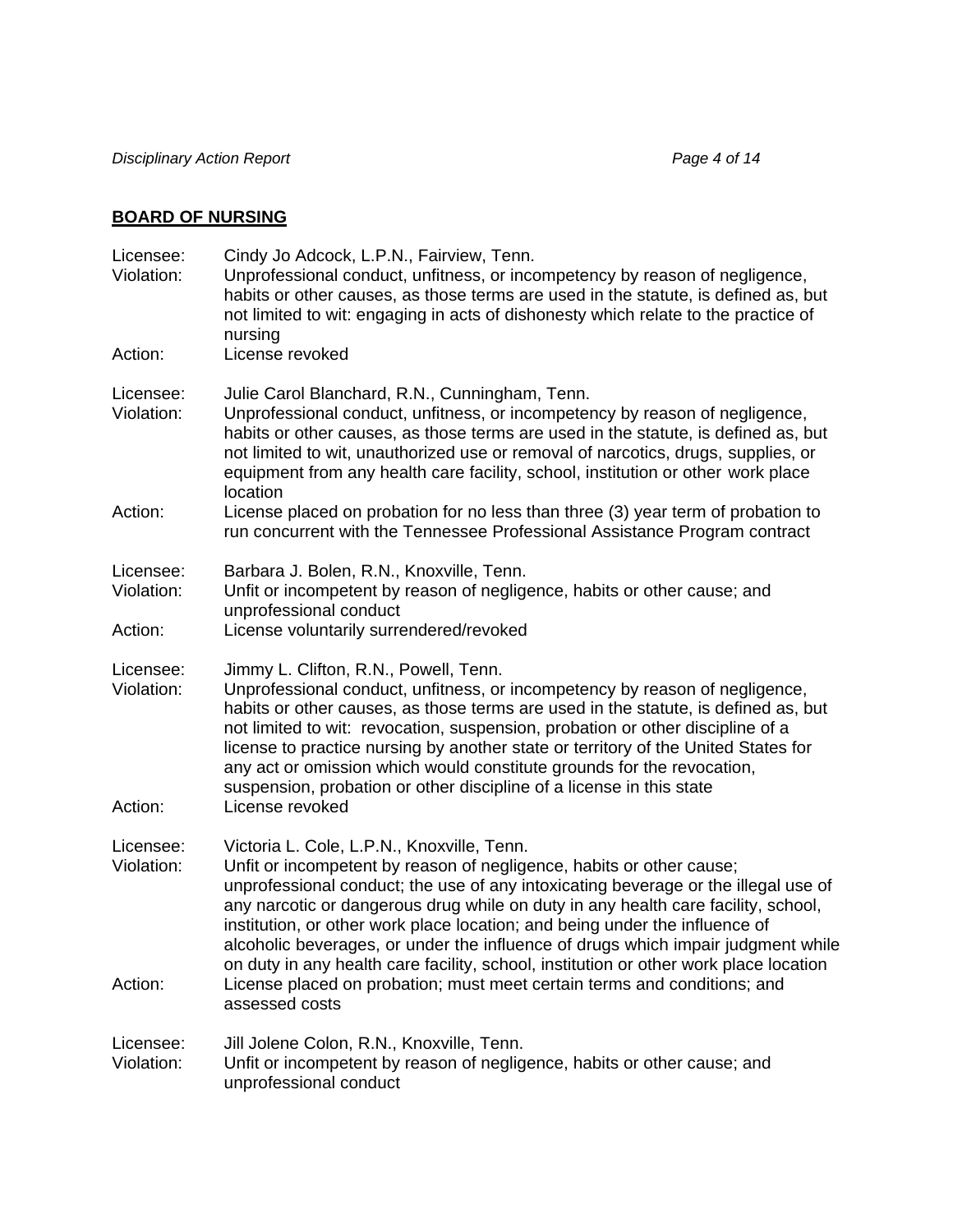| Action:                            | License suspended; must meet certain terms and conditions, and assessed<br>costs                                                                                                                                                                                                                                                                                                                                                                                                                                                                                                                                                                                                                                                                                                                                                                                                                                                                                                                                                    |
|------------------------------------|-------------------------------------------------------------------------------------------------------------------------------------------------------------------------------------------------------------------------------------------------------------------------------------------------------------------------------------------------------------------------------------------------------------------------------------------------------------------------------------------------------------------------------------------------------------------------------------------------------------------------------------------------------------------------------------------------------------------------------------------------------------------------------------------------------------------------------------------------------------------------------------------------------------------------------------------------------------------------------------------------------------------------------------|
| Licensee:<br>Violation:<br>Action: | Shellie R. Doss, L.P.N., Spring Hill, Tenn.<br>Unprofessional conduct, unfitness, or incompetency by reason of negligence,<br>habits or other causes, as those terms are used in the statute, is defined as, but<br>not limited to wit: abandoning or neglecting a patient requiring nursing care; and<br>authorized use or removal of narcotics, drugs, supplies, or equipment from any<br>health care facility, school, institution or other work place location<br>License revoked                                                                                                                                                                                                                                                                                                                                                                                                                                                                                                                                               |
| Licensee:<br>Violation:            | Jennifer A. Duncan, L.P.N., Jackson, Tenn.<br>Unprofessional conduct, unfitness, or incompetency by reason of negligence,<br>habits or other causes, as those terms are used in the statute, is defined as, but<br>not limited to wit: unauthorized use or removal of narcotics, drugs, supplies, or<br>equipment from any health care facility, school, institution or other work place<br>location                                                                                                                                                                                                                                                                                                                                                                                                                                                                                                                                                                                                                                |
| Action:                            | License revoked                                                                                                                                                                                                                                                                                                                                                                                                                                                                                                                                                                                                                                                                                                                                                                                                                                                                                                                                                                                                                     |
| Licensee:<br>Violation:<br>Action: | Phyllis D. Dunlap, L.P.N., Jackson, Tenn.<br>Unfit or incompetent by reason of negligence, habits or other cause;<br>unprofessional conduct; has violated or attempted to violate, directly or indirectly,<br>or assisted in or abetted the violation of, or conspired to violate, any provision of<br>this chapter or any lawful order of the board issued pursuant thereto;<br>unauthorized use or removal of narcotics, drugs, supplies, or equipment from any<br>health care facility, school, institution or other work place location; the use of any<br>intoxicating beverage or the illegal use of any narcotic or dangerous drug while<br>on duty in any health care facility, school, institution, or other work place location;<br>and being under the influence of alcoholic beverages, or under the influence of<br>drugs which impair judgment while on duty in any health care facility, school,<br>institution or other work place location<br>License revoked; and assessed \$1,000 in civil penalties, plus costs |
| Licensee:<br>Violation:<br>Action: | Dana Carol Dyke, R.N., Knoxville, Tenn.<br>Guilty of a crime; and unprofessional conduct<br>License revoked                                                                                                                                                                                                                                                                                                                                                                                                                                                                                                                                                                                                                                                                                                                                                                                                                                                                                                                         |
| Licensee:<br>Violation:            | Mary Beth Eby, R.N., Cordova, Tenn.<br>Unprofessional conduct; and practicing professional nursing inconsistent with<br>T.C.A. § 63-7-103                                                                                                                                                                                                                                                                                                                                                                                                                                                                                                                                                                                                                                                                                                                                                                                                                                                                                           |
| Action:                            | License suspended, and assessed costs                                                                                                                                                                                                                                                                                                                                                                                                                                                                                                                                                                                                                                                                                                                                                                                                                                                                                                                                                                                               |
| Licensee:<br>Violation:            | Rita Ervin, R.N., Gray, Tenn.<br>Unprofessional conduct, unfitness, or incompetency by reason of negligence,<br>habits or other causes, as those terms are used in the statute, is defined as, but<br>not limited to wit: unauthorized use or removal of narcotics, drugs, supplies, or<br>equipment from any health care facility, school, institution or other<br>work place location                                                                                                                                                                                                                                                                                                                                                                                                                                                                                                                                                                                                                                             |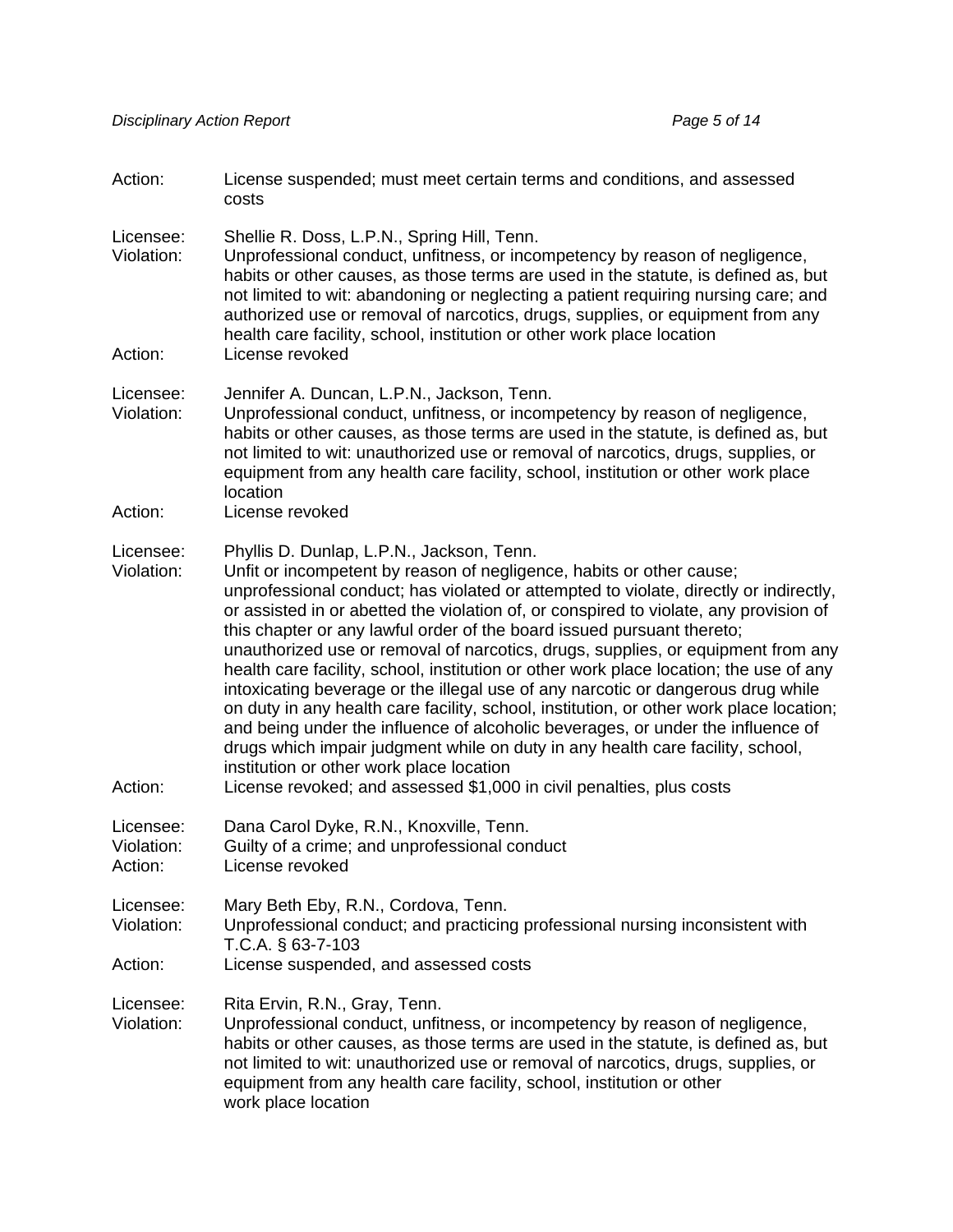| Action:<br>Licensee:    | License placed on a three year term of probation; must meet certain terms<br>and conditions<br>Misty D. Evans, R.N., Parsons, Tenn.                                                                                                                                                                                                                                                                                                                                                                                                                                                                                                                                                                                                                                                                                                           |
|-------------------------|-----------------------------------------------------------------------------------------------------------------------------------------------------------------------------------------------------------------------------------------------------------------------------------------------------------------------------------------------------------------------------------------------------------------------------------------------------------------------------------------------------------------------------------------------------------------------------------------------------------------------------------------------------------------------------------------------------------------------------------------------------------------------------------------------------------------------------------------------|
| Violation:              | Unprofessional conduct, unfitness, or incompetency by reason of negligence,<br>habits or other causes, as those terms are used in the statute, is defined as, but<br>not limited to wit: unauthorized use or removal of narcotics, drugs, supplies, or<br>equipment from any health care facility, school, institution or other<br>work place location                                                                                                                                                                                                                                                                                                                                                                                                                                                                                        |
| Action:                 | License revoked                                                                                                                                                                                                                                                                                                                                                                                                                                                                                                                                                                                                                                                                                                                                                                                                                               |
| Licensee:<br>Violation: | Linda M. Fleming, R.N., Knoxville, Tenn.<br>Unfit or incompetent by reason of negligence, habits or other cause;<br>unprofessional conduct; and being under the influence of alcoholic beverages, or<br>under the influence of drugs which impair judgment while on duty in any health<br>care facility, school, institution or other work place location                                                                                                                                                                                                                                                                                                                                                                                                                                                                                     |
| Action:                 | License suspended; must meet certain terms and conditions; and assessed<br>costs                                                                                                                                                                                                                                                                                                                                                                                                                                                                                                                                                                                                                                                                                                                                                              |
| Licensee:               | Beatrice Carin Galloway, a.k.a., Beatrice Carin Pratt, a.k.a., Beatrice Carin<br>Bynum, L.P.N., Greenfield, Tenn.                                                                                                                                                                                                                                                                                                                                                                                                                                                                                                                                                                                                                                                                                                                             |
| Violation:              | Any person who holds a license, to practice professional nursing under this<br>chapter shall, during the effective period of such license, be entitled to use the<br>title nurse, Registered Nurse, or the abbreviation R.N. No other person shall<br>assume such titles or use such abbreviation or any other words, letters or signs<br>to indicate that the person using the same is a professional or registered nurse;<br>unfit or incompetent by reason of negligence, habits or other cause;<br>unprofessional conduct; has violated or attempted to violate, directly or indirectly,<br>or assisted in or abetted the violation of, or conspired to violate, any provision of<br>this chapter or any lawful order of the board issued pursuant thereto; and<br>engaging in acts of dishonesty which relate to the practice of nursing |
| Action:                 | License revoked; and assessed \$6,000 in civil penalties, plus costs                                                                                                                                                                                                                                                                                                                                                                                                                                                                                                                                                                                                                                                                                                                                                                          |
| Licensee:<br>Violation: | Glenda S. Glenn, R.N., Rossville, Tenn.<br>Unfit or incomptetent by reason of negligence, habits or other cause;<br>unprofessional conduct                                                                                                                                                                                                                                                                                                                                                                                                                                                                                                                                                                                                                                                                                                    |
| Action:                 | License suspended; must meet certain terms and conditions; and assessed<br>costs                                                                                                                                                                                                                                                                                                                                                                                                                                                                                                                                                                                                                                                                                                                                                              |
| Licensee:<br>Violation: | Sueanne C. Green, R.N., Blountville, Tenn.<br>Unfit or incompetent by reason of negligence, habits or other cause;<br>unprofessional conduct; and unauthorized use or removal of narcotics, drugs,<br>supplies, or equipment from any health care facility, school, institution or other<br>work place location                                                                                                                                                                                                                                                                                                                                                                                                                                                                                                                               |
| Action:                 | License suspended; must meet certain terms and conditions; and assessed<br>\$1,000 in civil penalties, plus costs                                                                                                                                                                                                                                                                                                                                                                                                                                                                                                                                                                                                                                                                                                                             |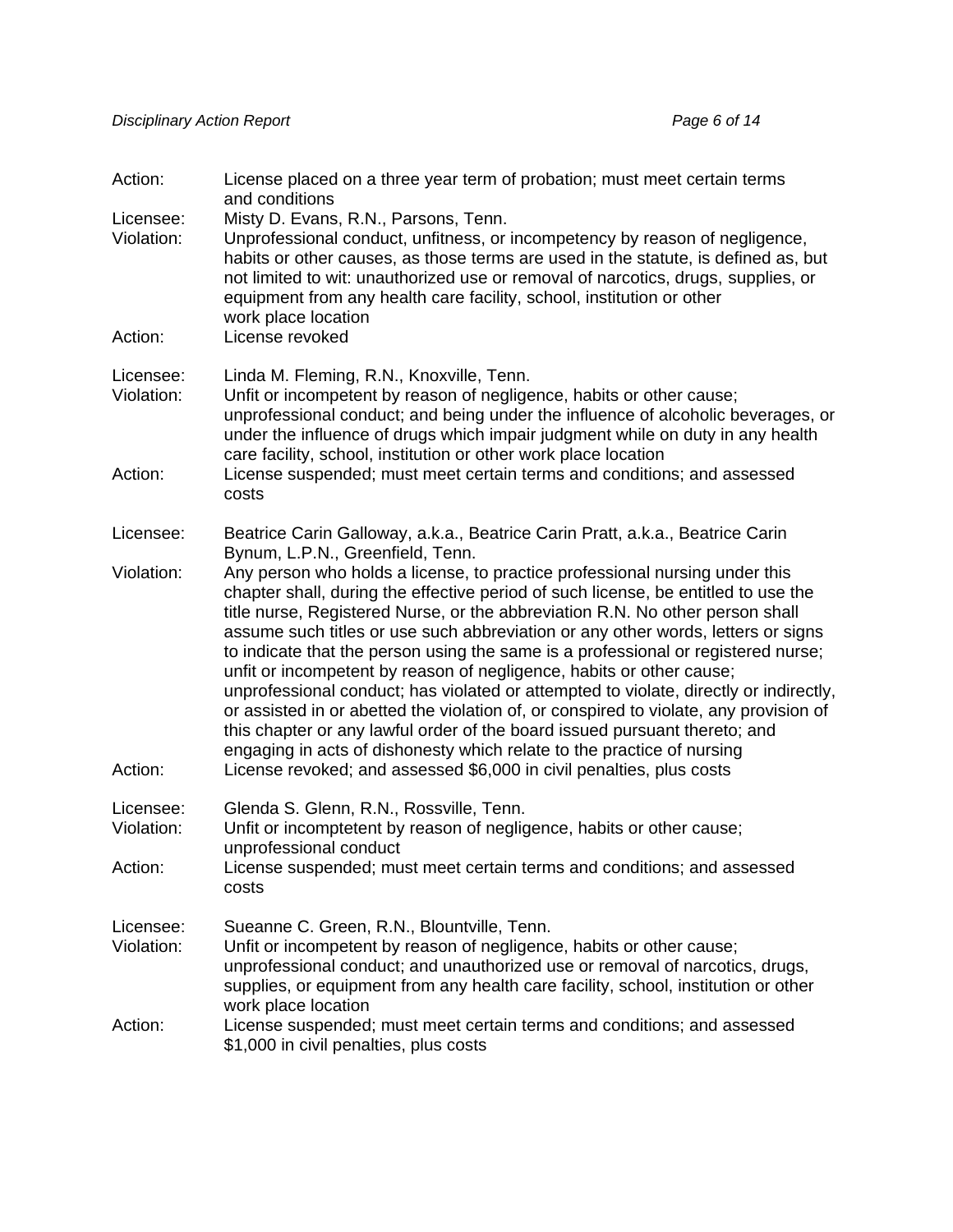| Licensee:<br>Violation:<br>Action: | Gina R. Higgs, L.P.N., Friendsville, Tenn<br>Unprofessional conduct, unfitness, or incompetency by reason of negligence,<br>habits or other cause; and guilty of unprofessional conduct<br>License revoked                                                                                                                                                                                          |  |
|------------------------------------|-----------------------------------------------------------------------------------------------------------------------------------------------------------------------------------------------------------------------------------------------------------------------------------------------------------------------------------------------------------------------------------------------------|--|
| Licensee:<br>Violation:            | LesLeigh Holmes, R.N., Jackson, Tenn.<br>Unprofessional conduct, unfitness, or incompetency by reason of negligence,<br>habits or other causes to wit: unauthorized use or removal of narcotics, drugs,<br>supplies, or equipment from any health care facility, school, institution or other<br>work place location                                                                                |  |
| Action:                            | License revoked                                                                                                                                                                                                                                                                                                                                                                                     |  |
| Licensee:<br>Violation:            | Hope E. Hood, L.P.N., Columbia, Tenn.<br>Unfit or incompetent by reason of negligence, habits or other cause; guilty of<br>unprofessional conduct; and being under the influence of alcoholic beverages, or<br>under the influence of drugs which impair judgment while on duty in any health<br>care facility, school, institution or other work place location                                    |  |
| Action:                            | License revoked                                                                                                                                                                                                                                                                                                                                                                                     |  |
| Licensee:<br>Violation:            | Wanda H. Jones, R.N., Athens, Tenn.<br>Violated or attempted to violate, directly or indirectly, or assisted in or abetted the<br>violation of, or conspired to violate, any provision of this chapter or any lawful<br>order of the board issued pursuant thereto                                                                                                                                  |  |
| Action:                            | License revoked and assessed costs                                                                                                                                                                                                                                                                                                                                                                  |  |
| Licensee:<br>Violation:            | James E. Laws, R.N., Cottontown, Tenn.<br>Unfit or incompetent by reason of negligence, habits or other cause;<br>unprofessional conduct; and being under the influence of alcoholic beverages, or<br>under the influence of drugs which impair judgment while on duty in any health<br>care facility, school, institution or other work place location                                             |  |
| Action:                            | License revoked                                                                                                                                                                                                                                                                                                                                                                                     |  |
| Licensee:<br>Violation:            | Nancy Lowery, R.N., McEwen, Tenn.<br>Unfit or incompetent by reason of negligence, habits or other cause;<br>unprofessional conduct; has violated or attempted to violate, directly or indirectly,<br>or assisted in or abetted the violation of, or conspired to violate, any provision of<br>this chapter or any lawful order of the board issued pursuant thereto                                |  |
| Action:                            | License revoked                                                                                                                                                                                                                                                                                                                                                                                     |  |
| Licensee:<br>Violation:            | Misty D. Manning, L.P.N., Carthage, Tenn.<br>Unprofessional conduct, unfitness, or incompetency by reason of negligence,<br>habits or other causes, as those terms are used in the statute, is defined as, but<br>not limited to wit: unauthorized use or removal of narcotics, drugs, supplies, or<br>equipment from any health care facility, school, institution or other<br>work place location |  |
| Action:                            | License revoked                                                                                                                                                                                                                                                                                                                                                                                     |  |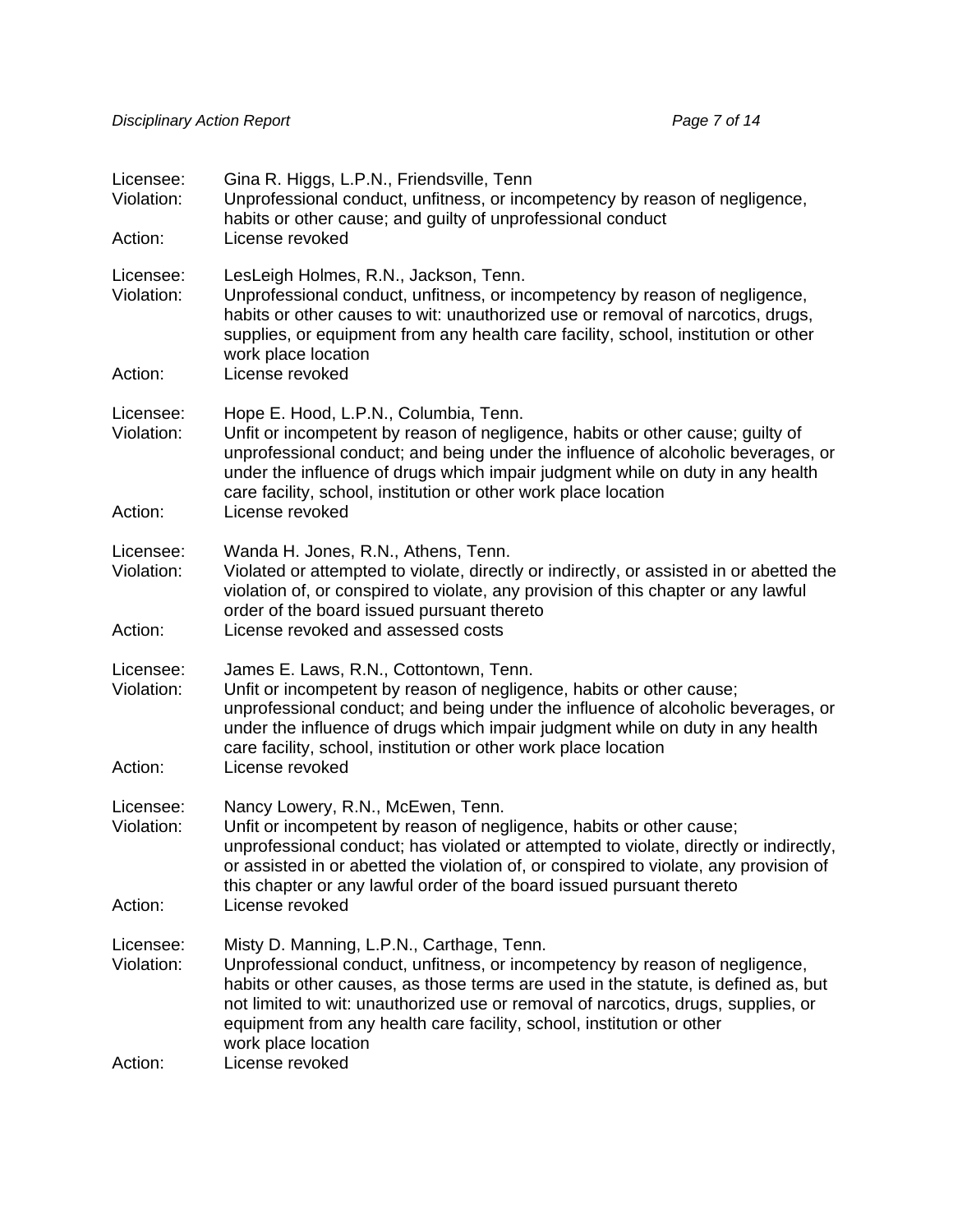| Licensee:<br>Violation:<br>Action: | Debra J. Massey, L.P.N., Greeneville, Tenn.<br>Unprofessional conduct<br>License suspended; must meet certain terms and conditions; and assessed<br>costs                                                                                                                                                                                                                                                                                                                                                                                                                                                                                                                                                                                                                                                          |
|------------------------------------|--------------------------------------------------------------------------------------------------------------------------------------------------------------------------------------------------------------------------------------------------------------------------------------------------------------------------------------------------------------------------------------------------------------------------------------------------------------------------------------------------------------------------------------------------------------------------------------------------------------------------------------------------------------------------------------------------------------------------------------------------------------------------------------------------------------------|
| Licensee:<br>Violation:            | Linda M. Masters, R.N., Cookeville, Tenn.<br>Unprofessional conduct; and has violated or attempted to violate, directly or<br>indirectly, or assisted in or abetted the violation of, or conspired to violate, any<br>provision of this chapter or any lawful order of the board issued pursuant thereto                                                                                                                                                                                                                                                                                                                                                                                                                                                                                                           |
| Action:                            | License suspended; must meet certain terms and conditions; and assessed costs                                                                                                                                                                                                                                                                                                                                                                                                                                                                                                                                                                                                                                                                                                                                      |
| Licensee:<br>Violation:            | Sonia K. McCarter, R.N., Seymour, Tenn.<br>Has violated or attempted to violate, directly or indirectly, or assisted in or<br>abetted the violation of, or conspired to violate, any provision of this chapter or<br>any lawful order of the board issued pursuant thereto                                                                                                                                                                                                                                                                                                                                                                                                                                                                                                                                         |
| Action:                            | License revoked, and assessed costs                                                                                                                                                                                                                                                                                                                                                                                                                                                                                                                                                                                                                                                                                                                                                                                |
| Licensee:<br>Violation:            | Glenda McKenzie, L.P.N., Nashville, Tenn.<br>Unfit or incompetent by reason of negligence, habits or other cause;<br>unprofessional conduct; and being under the influence of alcoholic beverages, or<br>under the influence of drugs which impair judgment while on duty in any health<br>care facility, school, institution or other work place location                                                                                                                                                                                                                                                                                                                                                                                                                                                         |
| Action:                            | License revoked                                                                                                                                                                                                                                                                                                                                                                                                                                                                                                                                                                                                                                                                                                                                                                                                    |
| Licensee:<br>Violation:<br>Action: | Ronda G. Nations, L.P.N., Estill Springs, Tenn.<br>Unfit or incompetent by reason of negligence, habits or other cause;<br>unprofessional conduct; and being under the influence of alcoholic beverages, or<br>under the influence of drugs which impair judgment while on duty in any health<br>care facility, school, institution or other work place location<br>License revoked                                                                                                                                                                                                                                                                                                                                                                                                                                |
|                                    |                                                                                                                                                                                                                                                                                                                                                                                                                                                                                                                                                                                                                                                                                                                                                                                                                    |
| Licensee:<br>Violation:            | Alecia D. Norman, L.P.N., Culleoka, Tenn.<br>Unprofessional conduct, unfitness, or incompetency by reason of negligence,<br>habits or other causes, as those terms are used in the statute, is defined as, but<br>not limited to wit: engaging in acts of dishonesty which relate to the practice of<br>nursing                                                                                                                                                                                                                                                                                                                                                                                                                                                                                                    |
| Action:                            | License revoked                                                                                                                                                                                                                                                                                                                                                                                                                                                                                                                                                                                                                                                                                                                                                                                                    |
| Licensee:<br>Violation:            | Leigh Oakley, R.N., Columbia, Tenn.<br>Unprofessional conduct, unfitness, or incompetency by reasons of negligence,<br>habits or other causes; failure to maintain a record for each patient which<br>accurately reflects the nursing problems and interventions for the patient and/or<br>failure to maintain a record for each patient which accurately reflects the name<br>and title of the nurse providing care; making false or materially incorrect,<br>inconsistent or unintelligible entries in any patient records or in the records of any<br>health care facility, school, institution or other work place location pertaining to or<br>obtaining, possessing or administration of any controlled substance as defined in<br>the Federal Controlled Substances Act; and unauthorized use or removal of |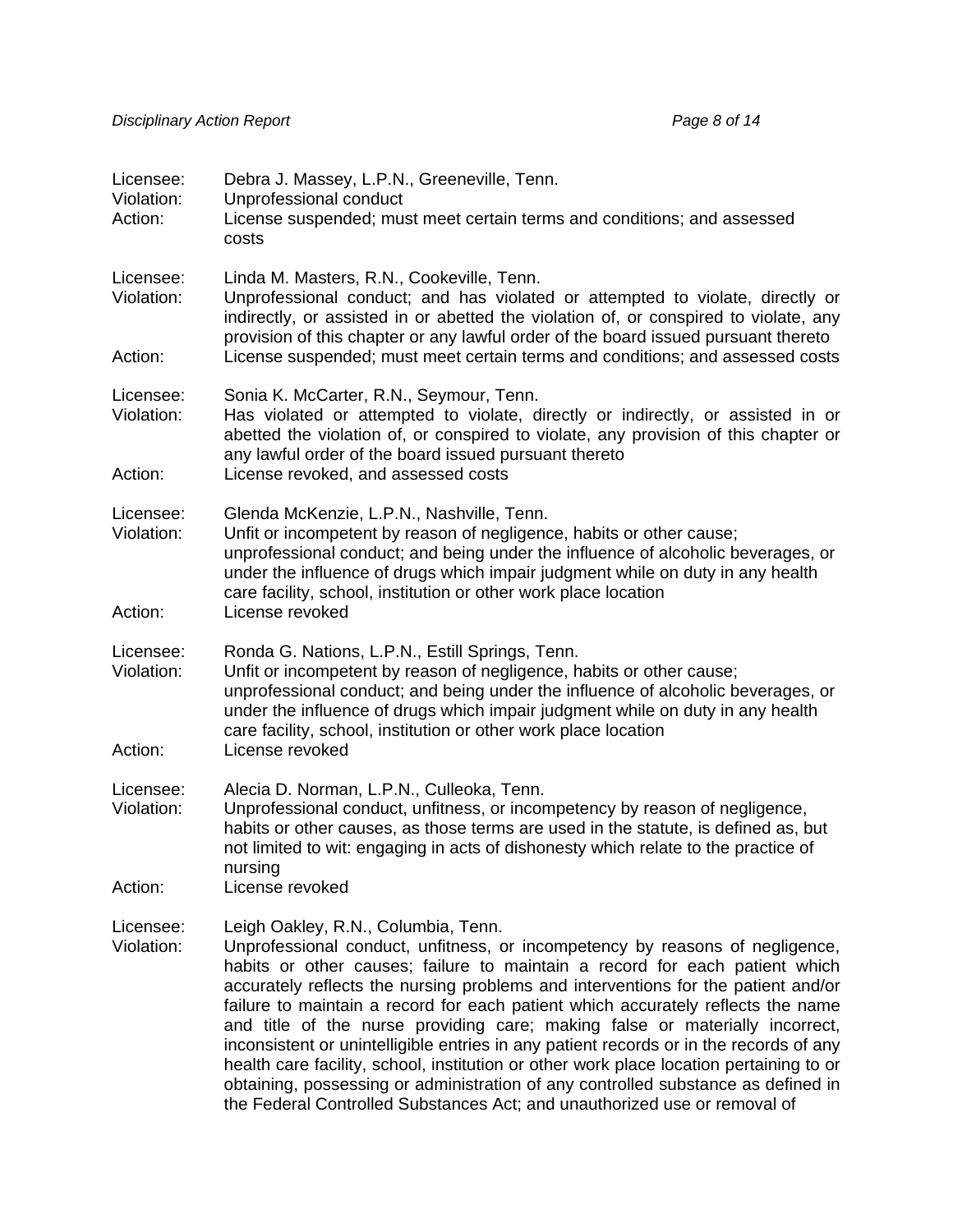| Action:                            | narcotics, drugs, supplies, or equipment from any health care facility, school,<br>institution or other work place location<br>License suspended; and must meet certain terms and conditions                                                                                                                                                                                                                                                                                                                                                                                                                                                                |  |
|------------------------------------|-------------------------------------------------------------------------------------------------------------------------------------------------------------------------------------------------------------------------------------------------------------------------------------------------------------------------------------------------------------------------------------------------------------------------------------------------------------------------------------------------------------------------------------------------------------------------------------------------------------------------------------------------------------|--|
| Licensee:<br>Violation:            | Tony J. Overstreet, R.N., Hixon, Tenn.<br>Unprofessional conduct; and unauthorized use or removal of narcotics drugs,<br>supplies, or equipment from any health care facility school, institution or other<br>work place location                                                                                                                                                                                                                                                                                                                                                                                                                           |  |
| Action:                            | License suspended; must meet certain terms and conditions; and assessed<br>\$1,000 in civil penalties, plus costs                                                                                                                                                                                                                                                                                                                                                                                                                                                                                                                                           |  |
| Licensee:<br>Violation:<br>Action: | Kathy J. Rankin, L.P.N., Whitwell, Tenn.<br>Guilty of a crime; and unprofessional conduct<br>License revoked; and assessed \$1000 in civil penalties, plus costs                                                                                                                                                                                                                                                                                                                                                                                                                                                                                            |  |
| Licensee:<br>Violation:<br>Action: | Karen Lynn Sartain, R.N., Pleasant View, Tenn.<br>Unfit or incompetent by reason of negligence, habits or other cause;<br>unprofessional conduct; the use of any intoxicating beverage or the illegal use of<br>any narcotic or dangerous drug while on duty in any health care facility, school,<br>institution, or other work place location; and being under the influence of<br>alcoholic beverages, or under the influence of drugs which impair judgment while<br>on duty in any health care facility, school, institution or other work place location<br>License placed on probation; must meet certain terms and conditions; and<br>assessed costs |  |
| Licensee:<br>Violation:<br>Action: | Virginia L. Shadrick, R.N., Whitwell, Tenn.<br>Unfit or incompetent by reason of negligence, habits or other cause; and<br>unprofessional conduct<br>License voluntarily surrendered/revoked                                                                                                                                                                                                                                                                                                                                                                                                                                                                |  |
| Licensee:<br>Violation:<br>Action: | Turkessa V. Watkins, L.P.N., Nasvhille, Tenn.<br>Unprofessional conduct<br>License reprimanded                                                                                                                                                                                                                                                                                                                                                                                                                                                                                                                                                              |  |
| Licensee:<br>Violation:<br>Action: | Stephanie Wortham, L.P.N., Culleoke, Tenn.<br>Unprofessional conduct, unfitness, or incompetency by reasons of negligence,<br>habits or other causes; practicing professional nursing inconsistent with T.C.A. §<br>63-7-108; and guilty of a crime<br>License suspended; and must meet certain terms and conditions                                                                                                                                                                                                                                                                                                                                        |  |
|                                    |                                                                                                                                                                                                                                                                                                                                                                                                                                                                                                                                                                                                                                                             |  |

## **BOARD OF OPTOMETRY**

| Licensee:  | Michael James Redus, O.D., Nashville, Tenn.           |
|------------|-------------------------------------------------------|
| Violation: | Failed to renew license while continuing to practice. |
| Action:    | Assessed \$500 in civil penalties                     |
| Licensee:  | Gregory E. Smith, O.D., Lebanon, Tenn.                |
| Violation: | Failed to renew license while continuing to practice. |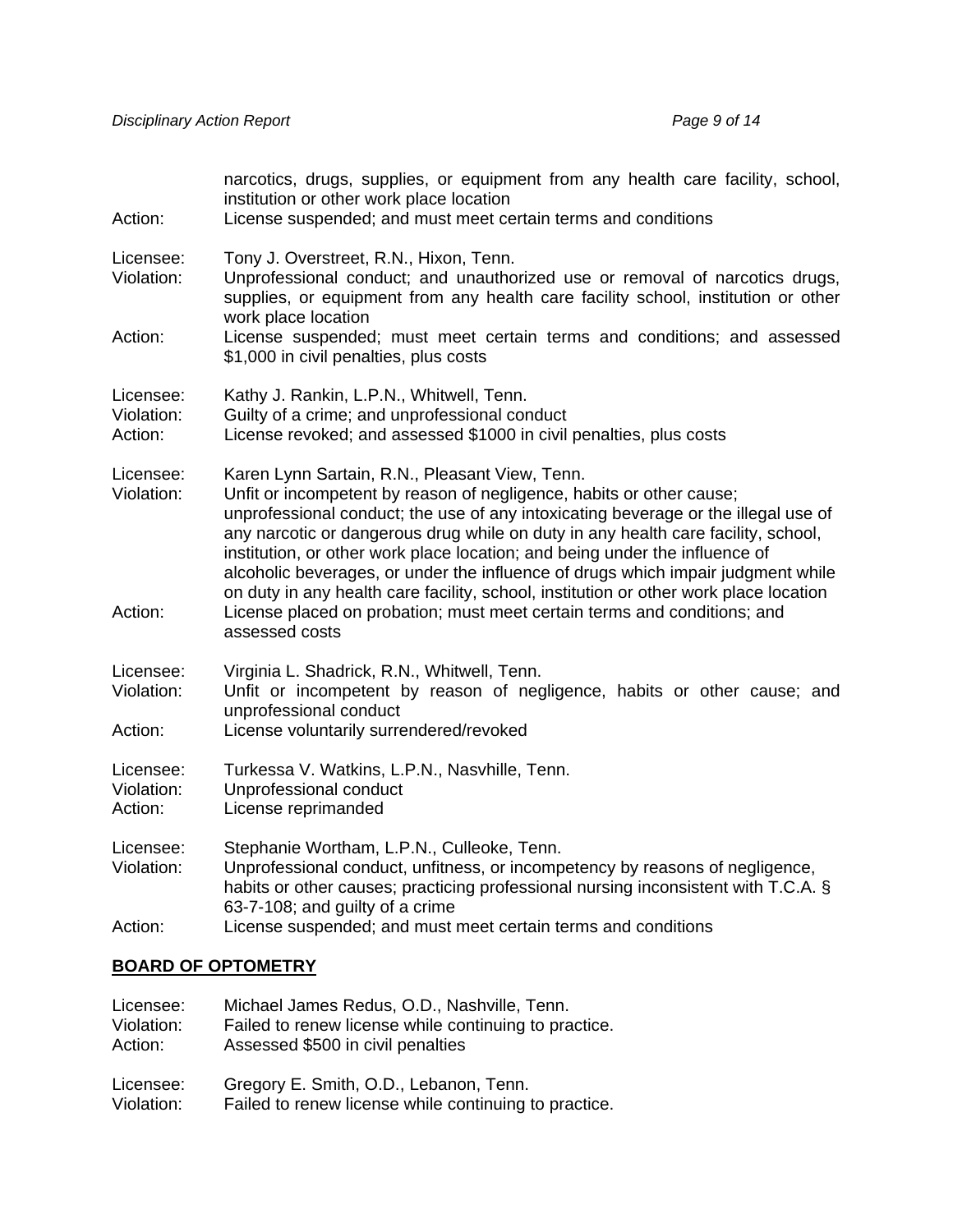Action: Assessed \$200 in civil penalties

### **BOARD OF PHARMACY**

| Licensee:  | Wesley F. Ball, D.P.H., Newport, Tenn.                                    |
|------------|---------------------------------------------------------------------------|
| Violation: | Removal of controlled substances from practice site without authorization |
| Action:    | License indefinitely suspended                                            |
| Licensee:  | Melissa Brunson Bradley, D.P.H., Dyersburg, Tenn.                         |
| Violation: | Unauthorized filling of controlled substance prescriptions                |
| Action:    | License placed on a 2 year term of probation                              |
| Licensee:  | Lindy Nicole Crockett, R.T., Chattanooga, Tenn.                           |
| Violation: | Removal of controlled substances from the pharmacy without authorization  |
| Action:    | Revocation of registration                                                |
| Licensee:  | Marshall V. Jones, Jr., D.P.H., Eads, Tenn.                               |
| Violation: | <b>Record Keeping Violations</b>                                          |
| Action:    | License placed on a 2 year term of probation; \$5,700.00 civil penalty    |
| Licensee:  | Kimberly T. Mullen, D.P.H., Woodbury, Tenn.                               |
| Violation: | Addicted to the use of alcohol, narcotics or other drugs                  |
| Action:    | License indefinitely suspended                                            |
| Licensee:  | Melissa Ann Smallen, R.T., Loudon, Tenn.                                  |
| Violation: | Removal of controlled substances from the pharmacy without authorization  |
| Action:    | Revocation of registration                                                |
| Licensee:  | Melody Suzanne Vaughn, R.T., Philadelphia, Tenn.                          |
| Violation: | Removal of controlled substances from the pharmacy without authorization  |
| Action:    | Revocation of registration                                                |

### **BOARD OF PROFESSIONAL COUNSELORS, MARITAL & FAMILY THERAPISTS AND CLINCAL PASTORAL THERAPISTS**

Individual: Brian Irwin, Unlicensed, Knoxville, Tenn.

Violation: Representing or advertising such person as, or using a title or description such as, "licensed professional counselor" without being duly licensed according to the provisions of this part; making use of any title words, letters or abbreviation, or any combination thereof, that may reasonably be confused with licensure provided by this part to denote a standard of professional or occupational competence, without being duly licensed hereunder; and performing activities that my reasonably be construed to fall within the defined scope of practice of persons licensed under this chapter who are designated as mental health service providers as defined in T.C.A. § 63-22-150 without being duly licensed hereunder; and in violation of T.C.A. §62-22-202; and TENN. COMP. R & REGS. 0450-1-.03; 0450-2-.03; and 0450-3-.03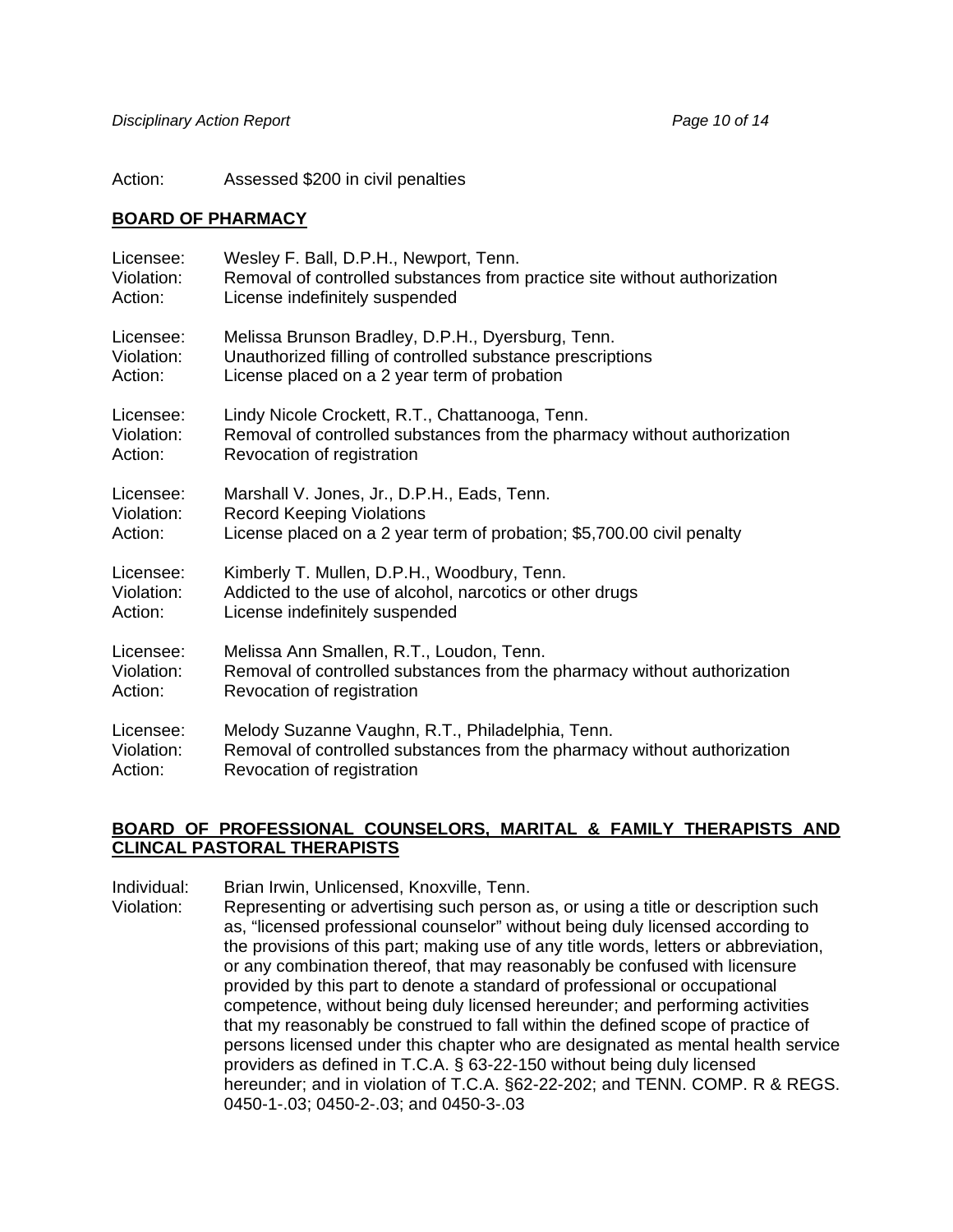Action: Shall not practice as a Professional Counselor, Marital and Family Therapist or Clinical Pastoral Therapist until such time as he meets the requirements for licensure and obtains the appropriate license; and assessed \$1,000 in civil penalties, plus costs

Licensee: Sallyann D. Schwartz, L.P.C., Kingsport, Tenn.

Violation: Engaging in professional misconduct, unethical or unprofessional conduct, including, but not limited to, willful acts, negligence and conduct likely to deceive, defraud or harm the public or harm the public or engaged in such conduct.; failure to provide a complete copy of the clients record or summary of such records which were maintained by the provider

Action: License revoked; and assessed costs

#### **BOARD OF PHYSICAL THERAPY**

Licensee: Kenneth William Chatman, P.T., Franklin, Tenn.

- Violation: Disciplinary action against a person licensed to practice medicine by another state territory of the United States for any acts that would constitute grounds for discipline of a person licensed in this state
- Action: License reprimanded

### **BOARD OF VETERINARY MEDICAL EXAMINERS**

- Individual: Gretchen Anderson-Simmons, Unlicensed, Granville, Tenn.
- Violation: Any person wishing to practice veterinary medicine in this state shall obtain a license from the board. It is unlawful for such person to practice veterinary medicine, unless the person obtains a license, and if the person so practices the person shall be considered to have violated the provisions of this chapter; Any person who practices or attempts to practice veterinary medicine in this state and makes a charge for the practice, without having complied with the provisions of this chapter, commits a Class B misdemeanor for each instance of such practice; and unprofessional or unethical conduct, or engaging in practices in connection with the practice of veterinary medicine
- Action: Cease and Desist from performing the duties of a licensed veterinarian in the State of Tennessee; and assessed \$300 in civil penalties, plus costs

Individual: Lindsey Calton, Unlicensed, Collinwood, Tenn.

Violation: Any person wishing to practice veterinary medicine in this state shall obtain a license from the board. It is unlawful for such person to practice veterinary medicine, unless the person obtains a license, and if the person so practices the person shall be considered to have violated the provisions of this chapter; any person who practices or attempts to practice veterinary medicine in this state and makes a charge for the practice, without having complied with the provisions of this chapter, commits a Class B misdemeanor for each instance of such practice; and unprofessional or unethical conduct, or engaging in practices in connection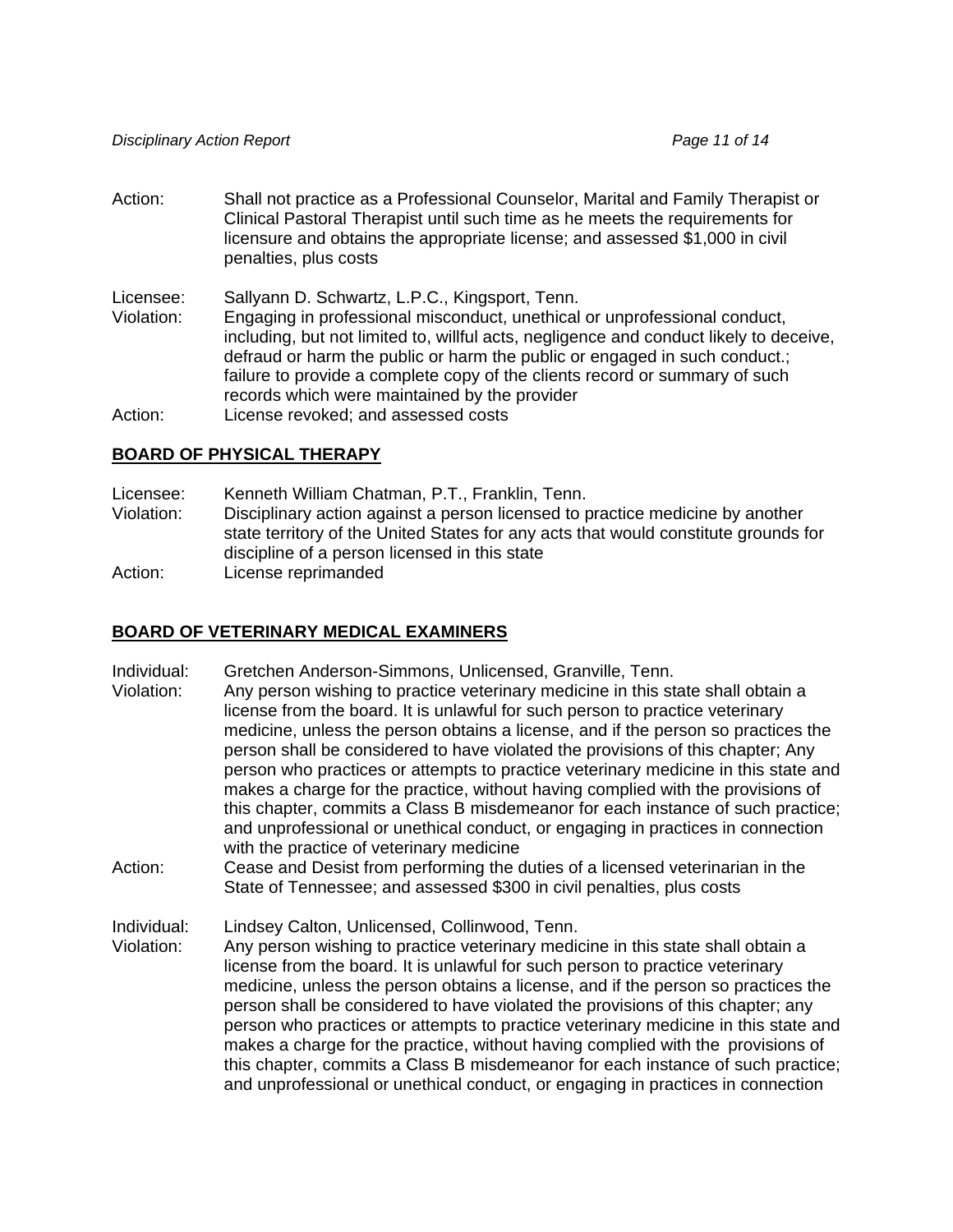with the practice of veterinary medicine; and in violation of Tenn. Comp. R. & Regs. 1730-1-.02 and Tenn. Comp. R. & Regs. 1730-1-.10 Action: Shall immediately cease and desist from performing the duties of a licensed veterinarian in the State of Tennessee; and assessed \$1,900 in civil penalties, plus costs Licensee: L.C. Moore, D.V.M., Pensacola, FL. Violation: Unprofessional or unethical conduct, or engaging in practices in connection with the practice of veterinary medicine Action: Assessed \$600 in civil penalties, plus costs Licensee: Gregory Don Shaw, D.V.M., Memphis, Tenn. Violation: Willful or repeated violation of any provisions of this chapter or any rules of the Board; fraud, deception, misrepresentation, dishonest or illegal practices in or connected with the practice of veterinary medicine in any of its branches; circulating knowingly untrue, fraudulent, misleading or deceptive advertising; unprofessional or unethical conduct, or engaging in practices in connection with the practice of veterinary medicine that are in violation of the standards of professional conduct, as defined in this section or prescribed by the rules of the Board; no veterinary medical technician, veterinary student intern, or employee shall provide any professional services as covered by these rules without direct supervision of a licensed veterinarian on premises, except that an employee of the veterinarian may be permitted to float teeth without the physical presence of a licensed veterinarian as long as the employee is functioning under the supervision, control, and responsibility of the licensed veterinarian; practicing veterinary medicine in this state of an expired, retired, suspended, or revoked license or beyond the period of a valid temporary license: and any violation of T.C.A. § 63-12-124 Action: License placed on probation for no less than 5 years; must meet certain terms and conditions; and assessed \$30,000.00 in civil penalties, plus costs

#### **JANUARY AND FEBRUARY, 2009 ABUSE REGISTRY PLACEMENTS**

| Individual: | Wilma Bolin, Greeneville, TN         |
|-------------|--------------------------------------|
| Abuse:      | Neglect/Physical                     |
| Action:     | <b>Placed on Abuse Registry</b>      |
| Individual: | Sherry Boynton, Nashville, TN        |
| Abuse:      | <b>Neglect</b>                       |
| Action:     | <b>Placed on Abuse Registry</b>      |
| Individual: | Tamariyo Montez Bufford, Memphis, TN |
| Abuse:      | Physical                             |
| Action:     | <b>Placed on Abuse Registry</b>      |
| Individual: | Wilma Coplin, Trenton, TN            |
| Abuse:      | Physical/Verbal                      |
| Action:     | <b>Placed on Abuse Registry</b>      |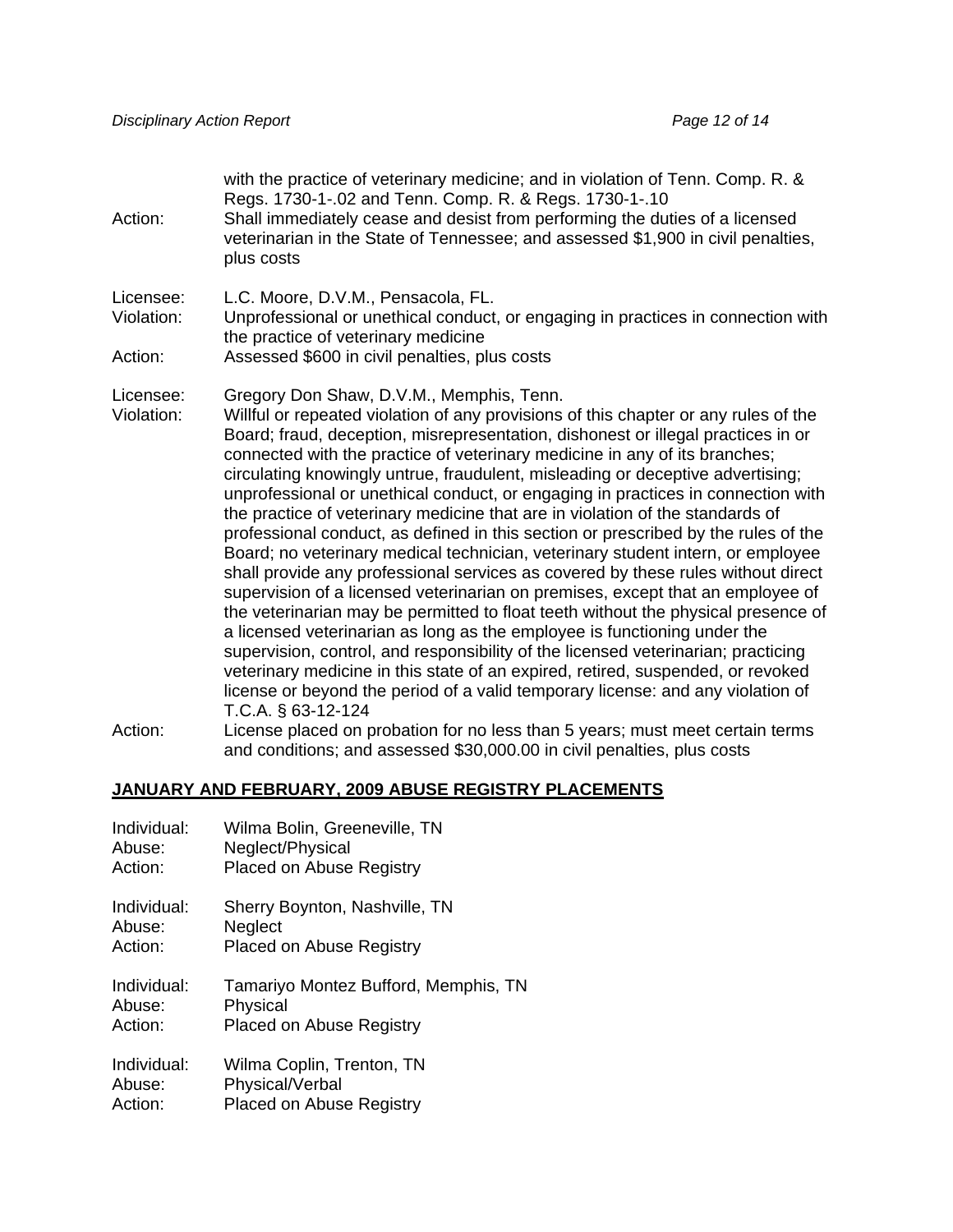# *Disciplinary Action Report* **Page 13 of 14** *Page 13 of 14 Page 13 of 14*

| Individual: | Juanita Cotner, Alcoa, TN           |
|-------------|-------------------------------------|
| Abuse:      | Neglect                             |
| Action:     | Placed on Abuse Registry            |
| Individual: | Nancy R. Eller, Greeneville, TN     |
| Abuse:      | Misappropriation/Neglect            |
| Action:     | Placed on Abuse Registry            |
| Individual: | Michael L. Fair, Memphis, TN        |
| Abuse:      | Neglect                             |
| Action:     | <b>Placed on Abuse Registry</b>     |
| Individual: | Jack Hall, Johnson City, TN         |
| Abuse:      | Physical                            |
| Action:     | Placed on Abuse Registry            |
| Individual: | Aric Hampton, Greeneville, TN       |
| Abuse:      | Neglect                             |
| Action:     | Placed on Abuse Registry            |
| Individual: | Dexter Harris, Bartlett, TN         |
| Abuse:      | Physical/Verbal/Neglect             |
| Action:     | Placed on Abuse Registry            |
| Individual: | Nancy Roe Kimball, Kingston, TN     |
| Abuse:      | Neglect                             |
| Action:     | <b>Placed on Abuse Registry</b>     |
| Individual: | Jadya Moore, Memphis, TN            |
| Abuse:      | Physical/Neglect                    |
| Action:     | <b>Placed on Abuse Registry</b>     |
| Individual: | Christopher Neely, Nashville, TN    |
| Abuse:      | Neglect                             |
| Action:     | Placed on Abuse Registry            |
| Individual: | Tammy Nelson, Oak Ridge, TN         |
| Abuse:      | Neglect                             |
| Action:     | <b>Placed on Abuse Registry</b>     |
| Individual: | Joyce M. Colman Stanley, Etowah, TN |
| Abuse:      | Physical                            |
| Action:     | <b>Placed on Abuse Registry</b>     |